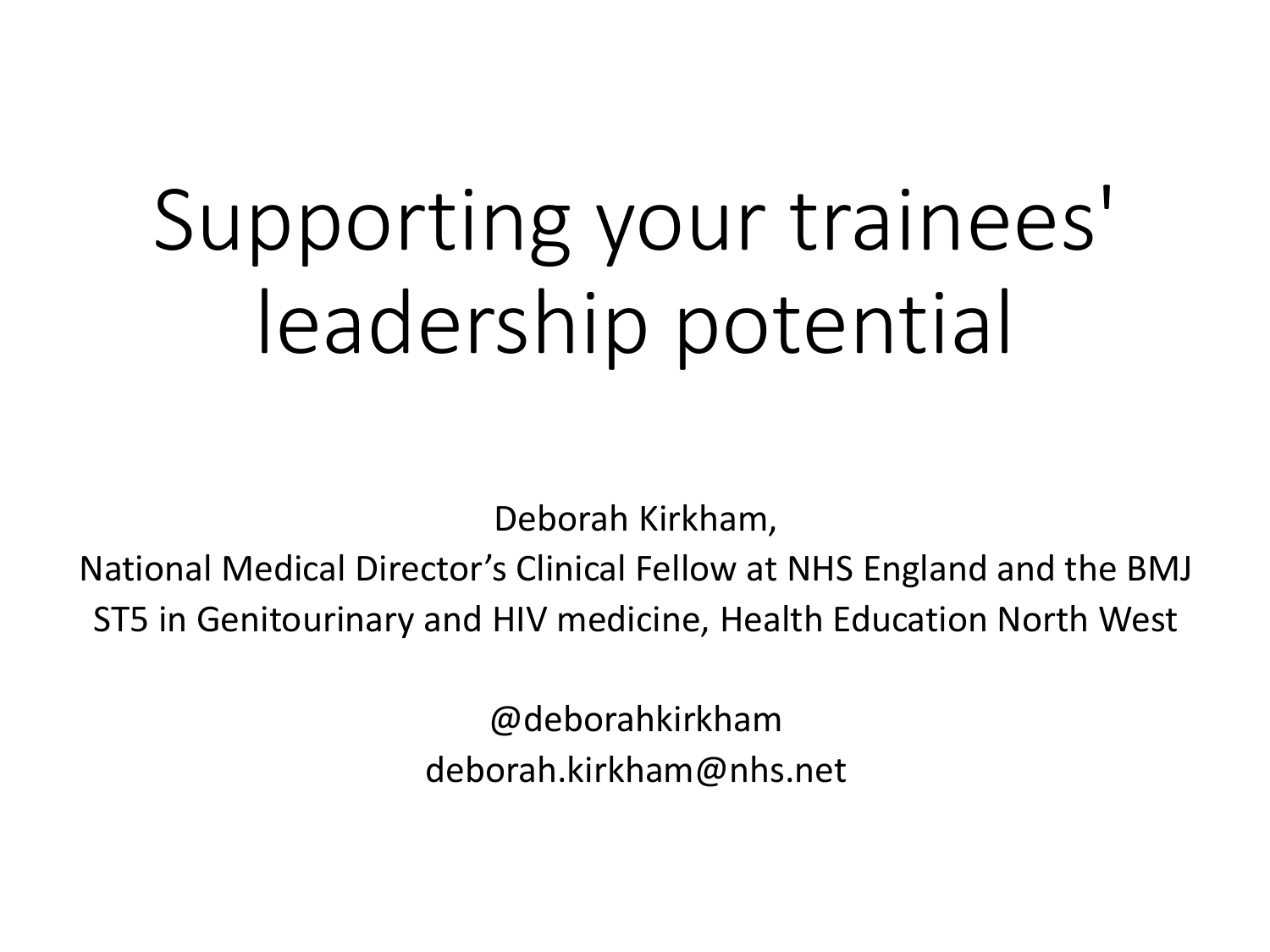#### Introductions

- Name
- Trust
- Specialty
- Passion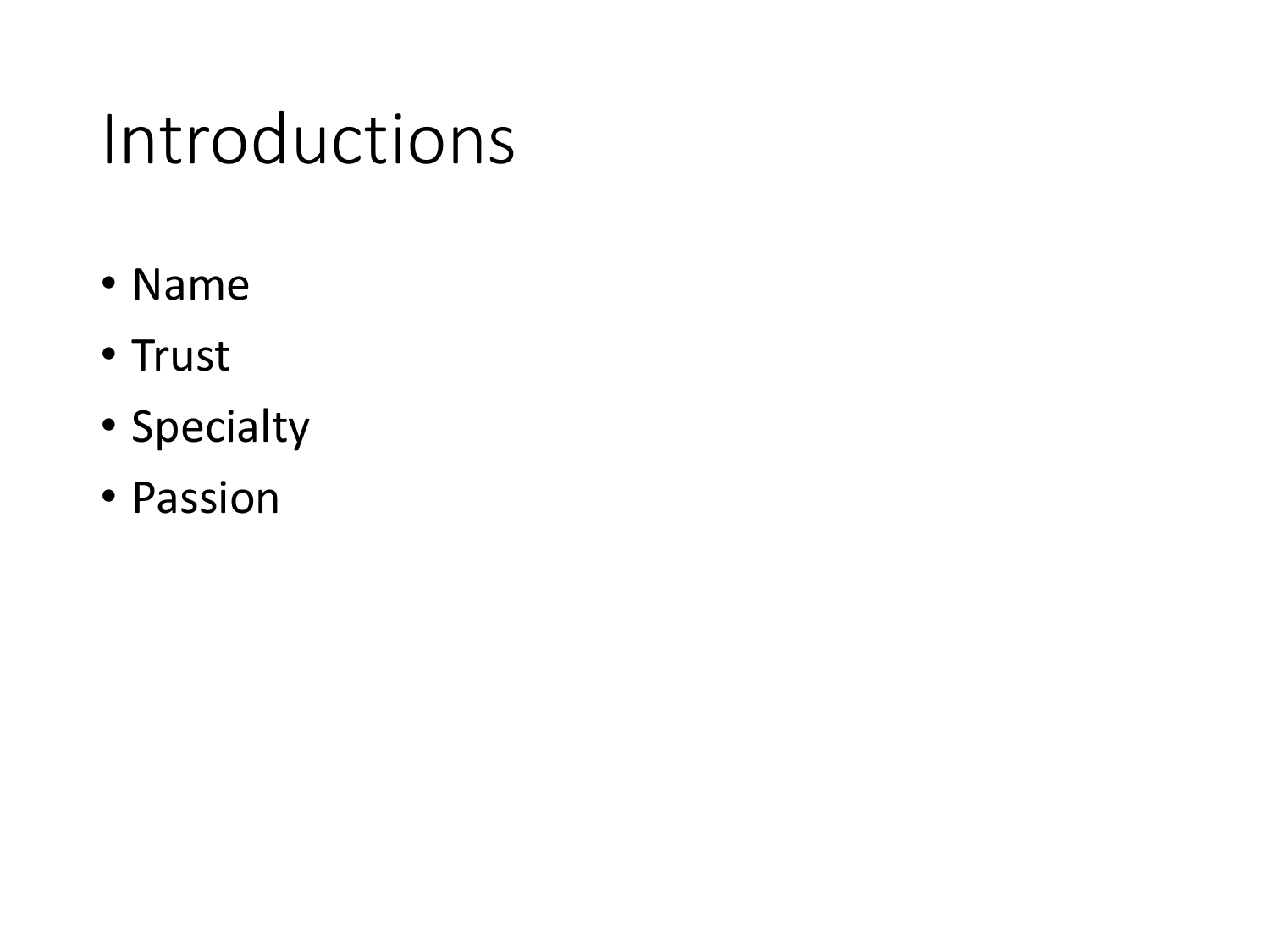#### Management and leadership roles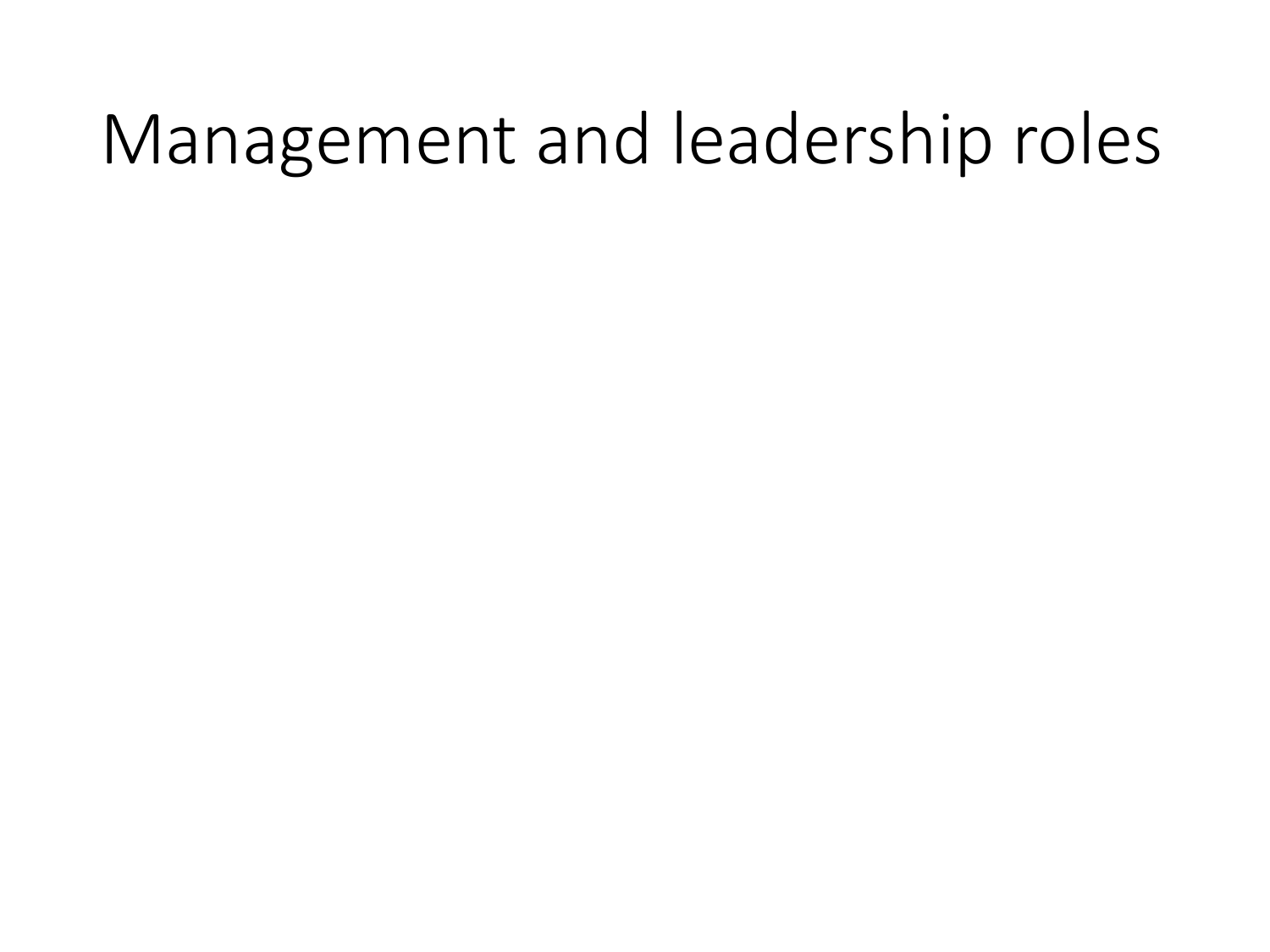# Mintzberg's Management roles

| Interpersonal | <b>Informational</b> | Decisional                |
|---------------|----------------------|---------------------------|
| Figurehead    | Monitor              | Entrepreneur              |
| Leader        | Disseminator         | Disturbance Handler       |
| Liaison       | Spokesperson         | <b>Resource Allocator</b> |
|               |                      | Negotiator                |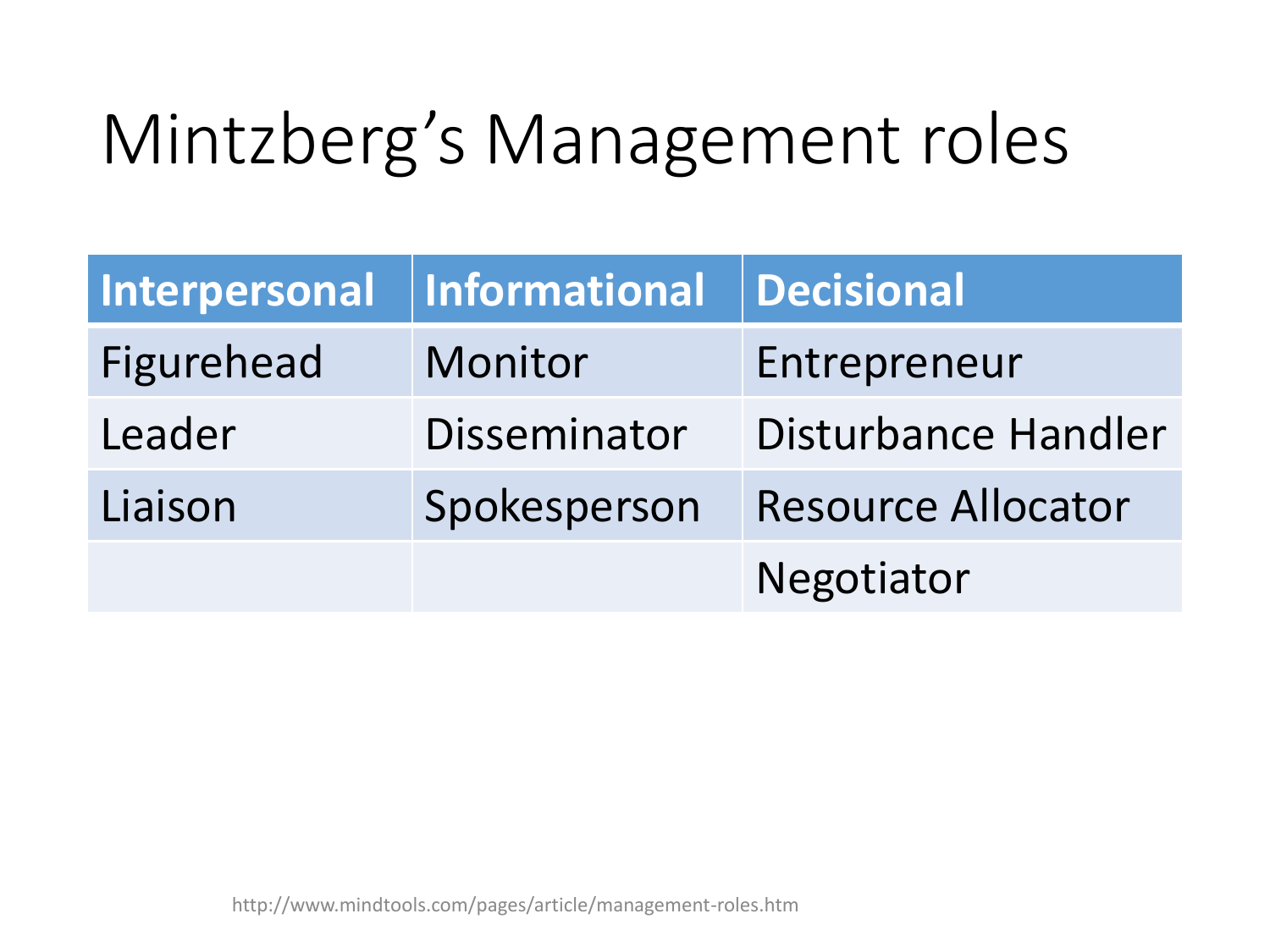## Interpersonal roles

- Figurehead
- Leader
- Liaison

Providing information and ideas

*Example*

Building relationships and sharing information with internal and external contacts e.g. the social work team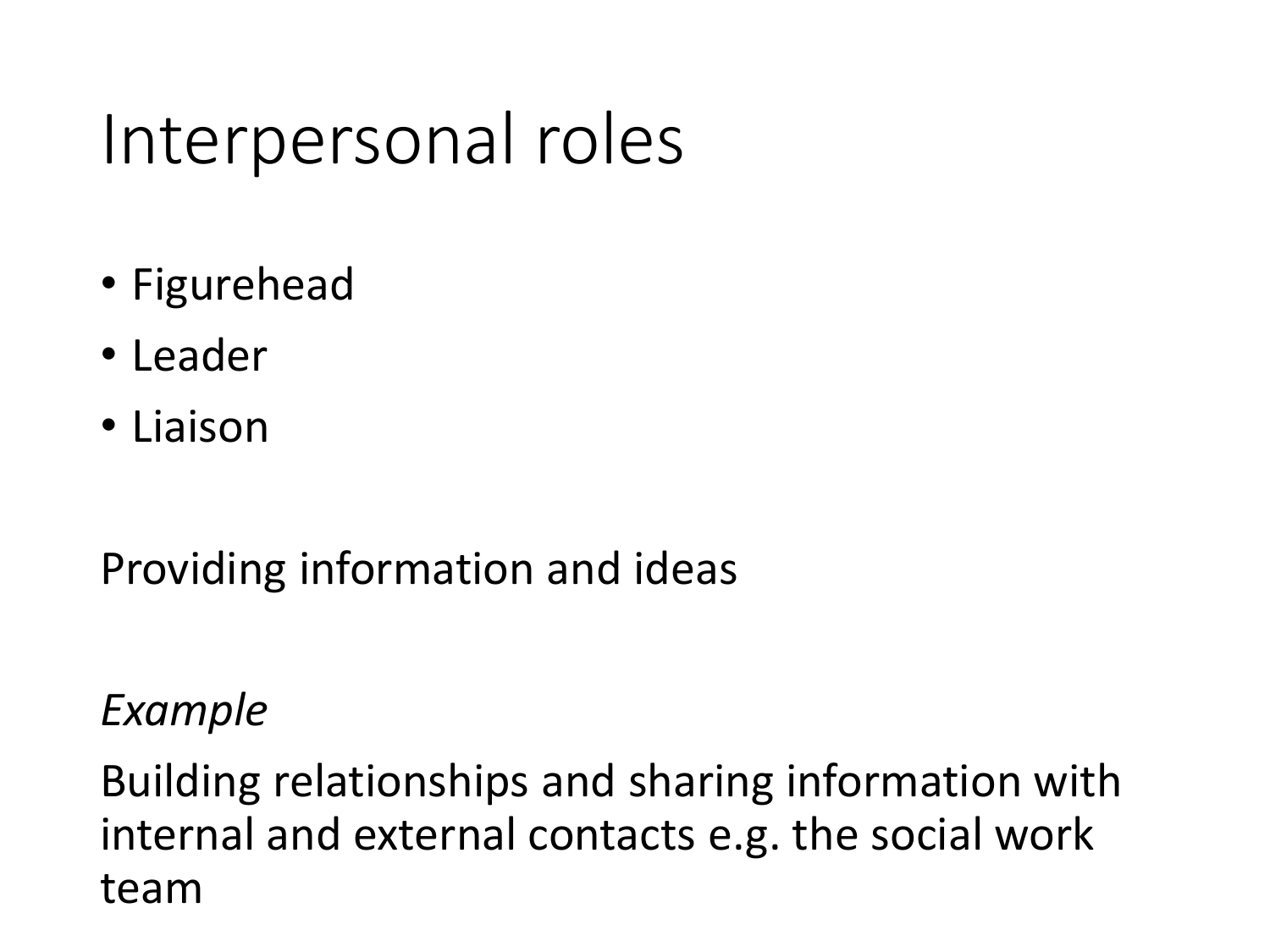# Informational roles

- Monitor
- Disseminator
- Spokesperson

Processing information

*Examples*

Collection and organisation of patient data

Recognising and selecting relevant information to share with senior colleagues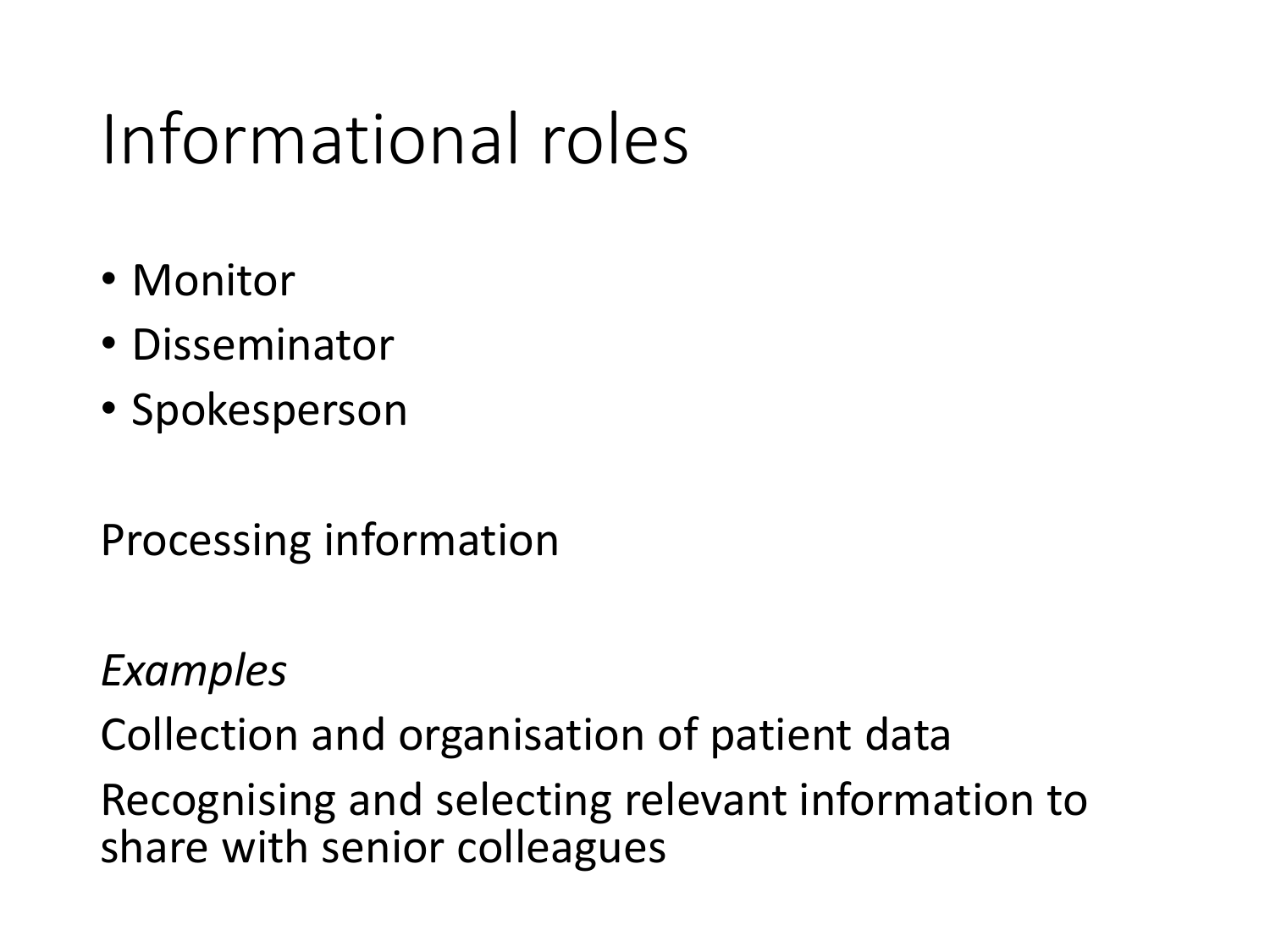# Decisional roles

- Entrepreneur
- Disturbance handler
- Resource allocator
- Negotiator
- Using information

*Examples*

Negotiating with staff and patients e.g. to get a scan Managing limited resources including time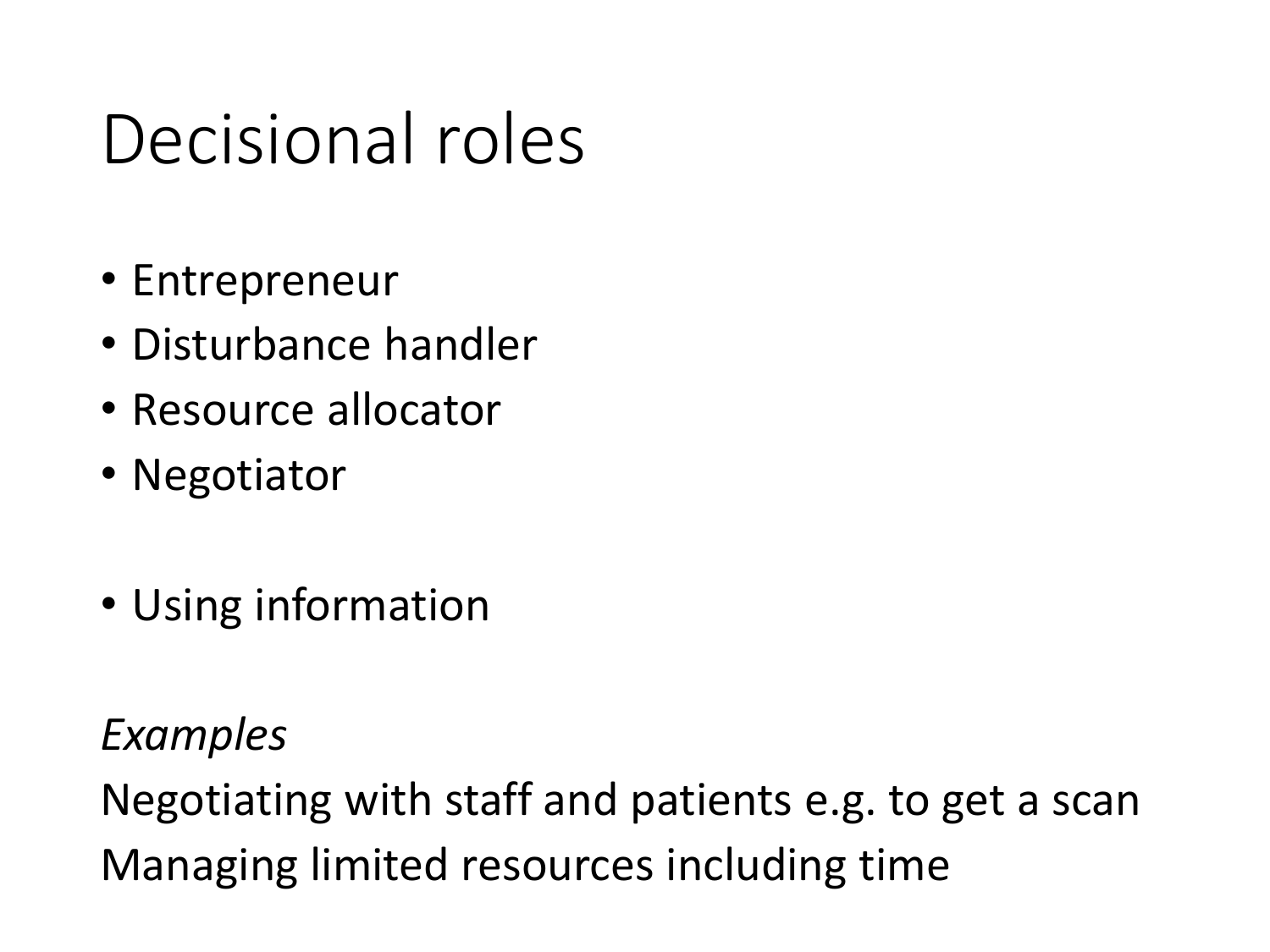What management and leadership roles do trainees take on?

- In pairs for 5-10 minutes
- Consider the roles they can undertake, locally, regionally, nationally
- Think about challenges they face
- Feedback to the group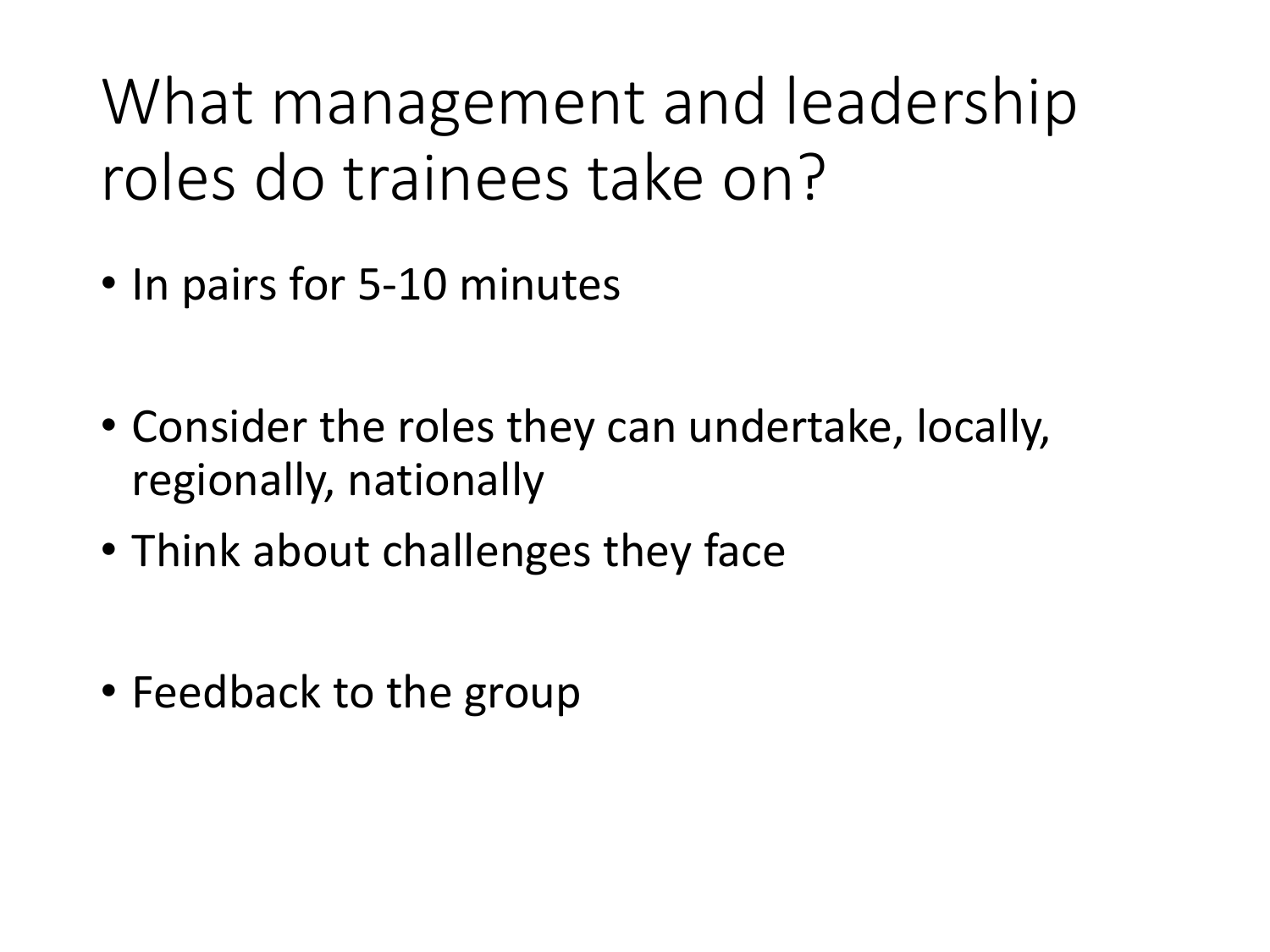# Local Opportunities

- Representative posts e.g. Foundation rep, speciality training rep
- Associate college tutor posts
- Quality improvement and audit projects
- Shadowing of clinical/non-clinical leaders e.g. clinical/medical directors, chief executives, director of operations
- Attending public Trust/CCG board meetings
- NHS Change Day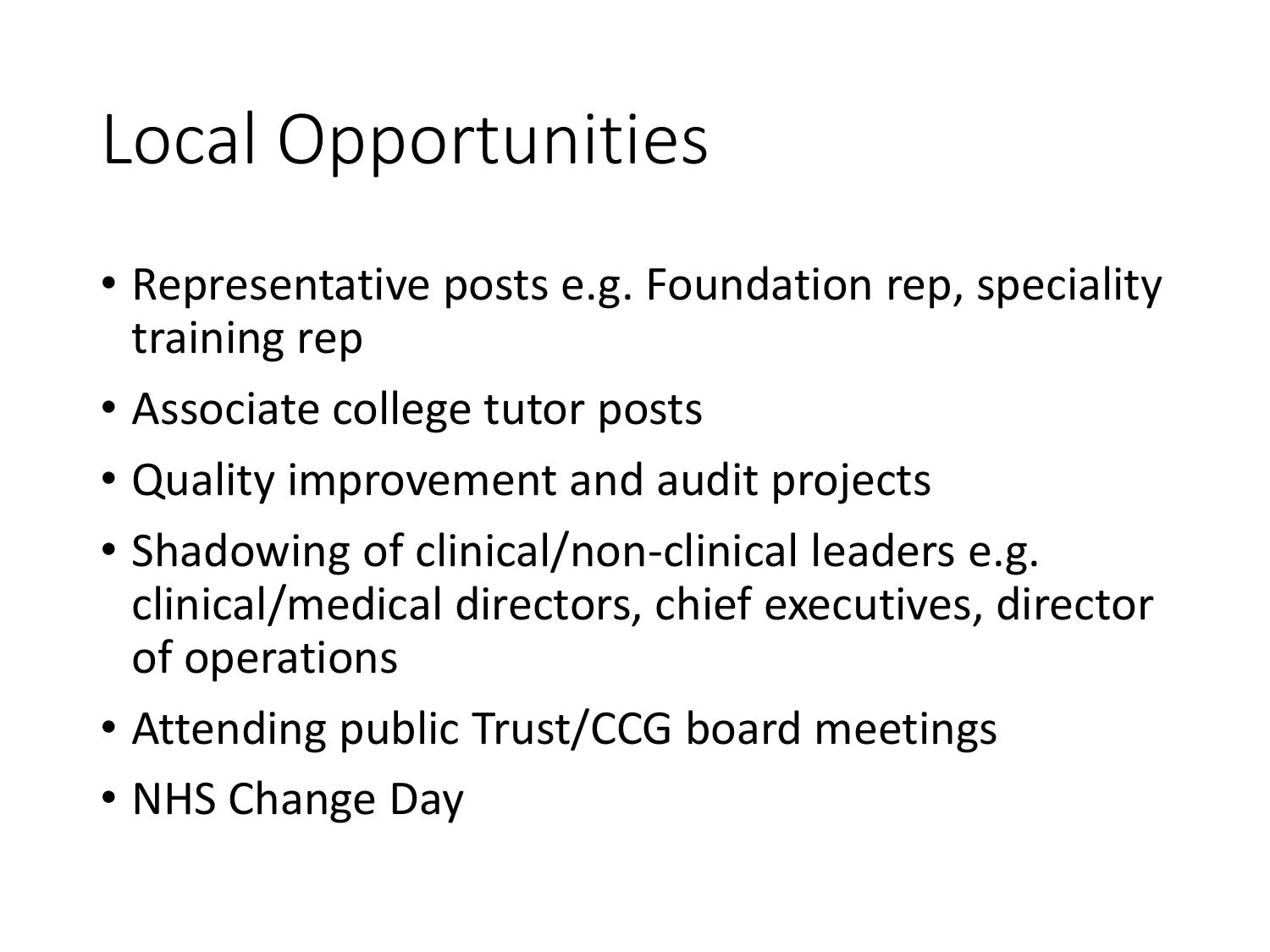# Regional Opportunities

- Mentoring
- North Western Medical Leadership School
- Faculty of Medical Leadership and Management
- Health Education North West Medical Leadership and Management Fellowship
- Health Education North West Medical Leadership Short Courses for ST1-ST3 Trainees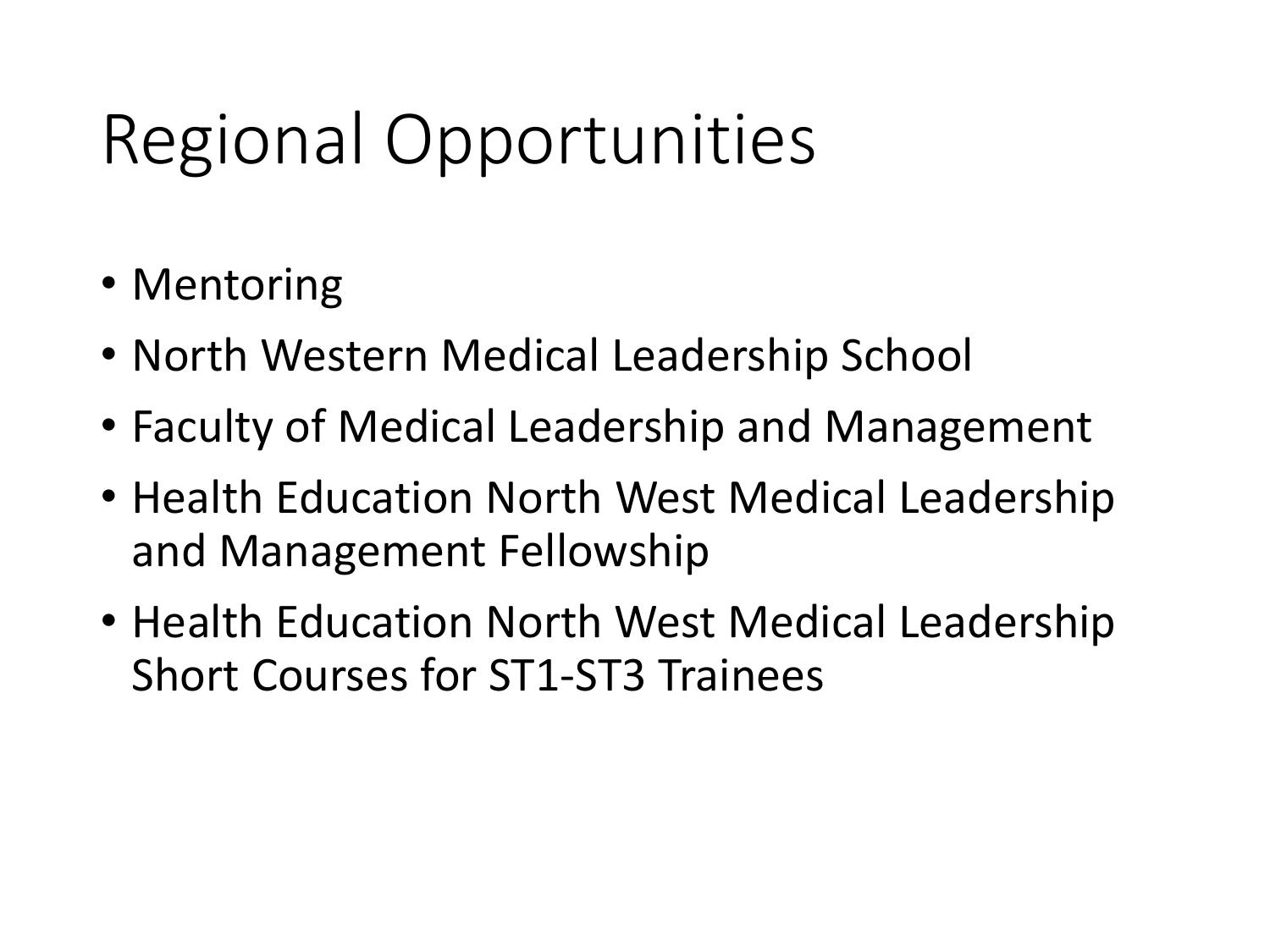# National Opportunities

- GMC educational visitor
- CQC specialist advisor
- NHS Leadership Academy Schemes
- OOPE e.g. National Medical Director's Clinical Fellow Scheme
- Conferences e.g. Agents for Change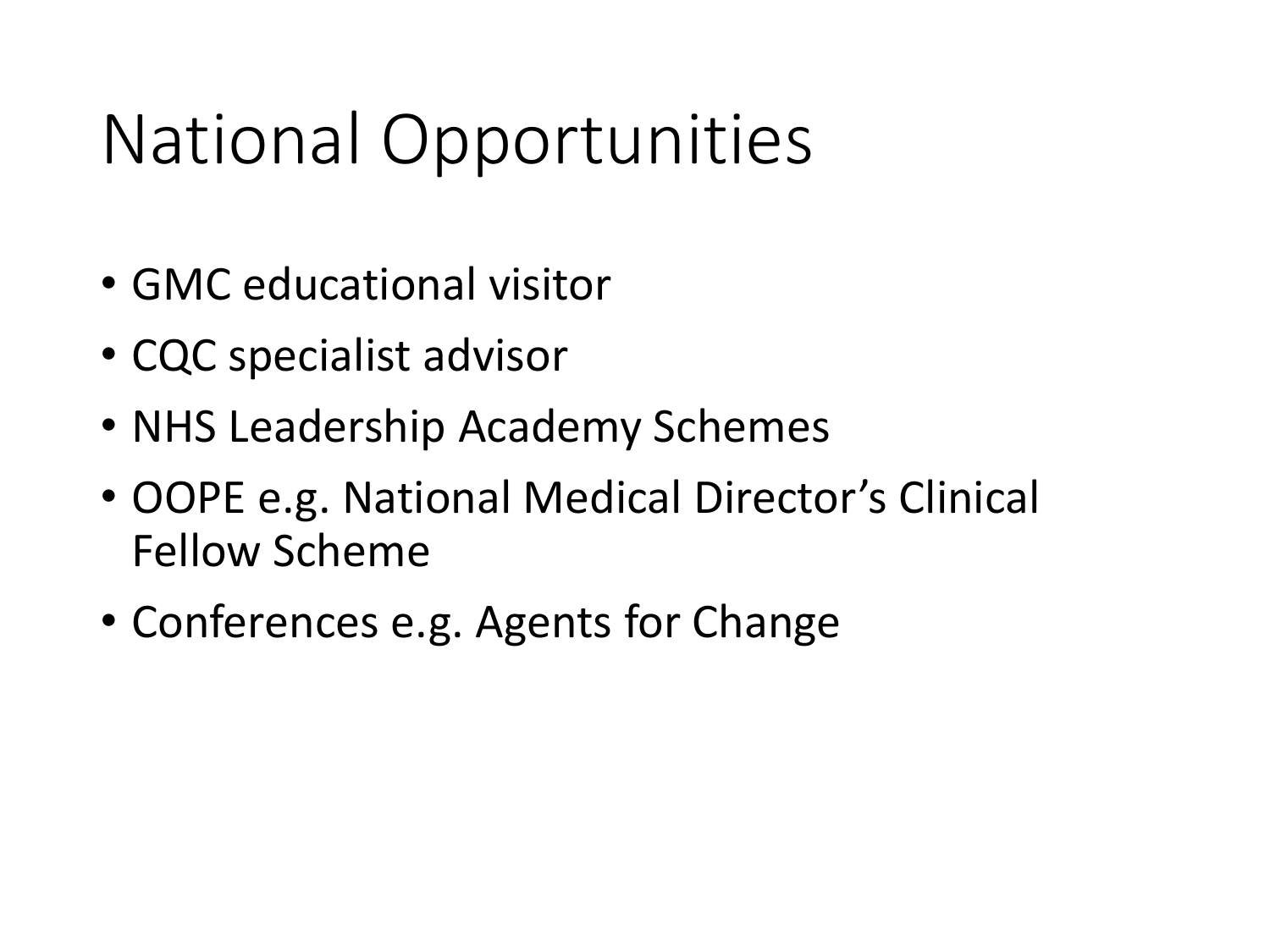# Non-medical leadership roles

- Volunteering/charity work
- Clubs and societies
- Armed forces
- Parenting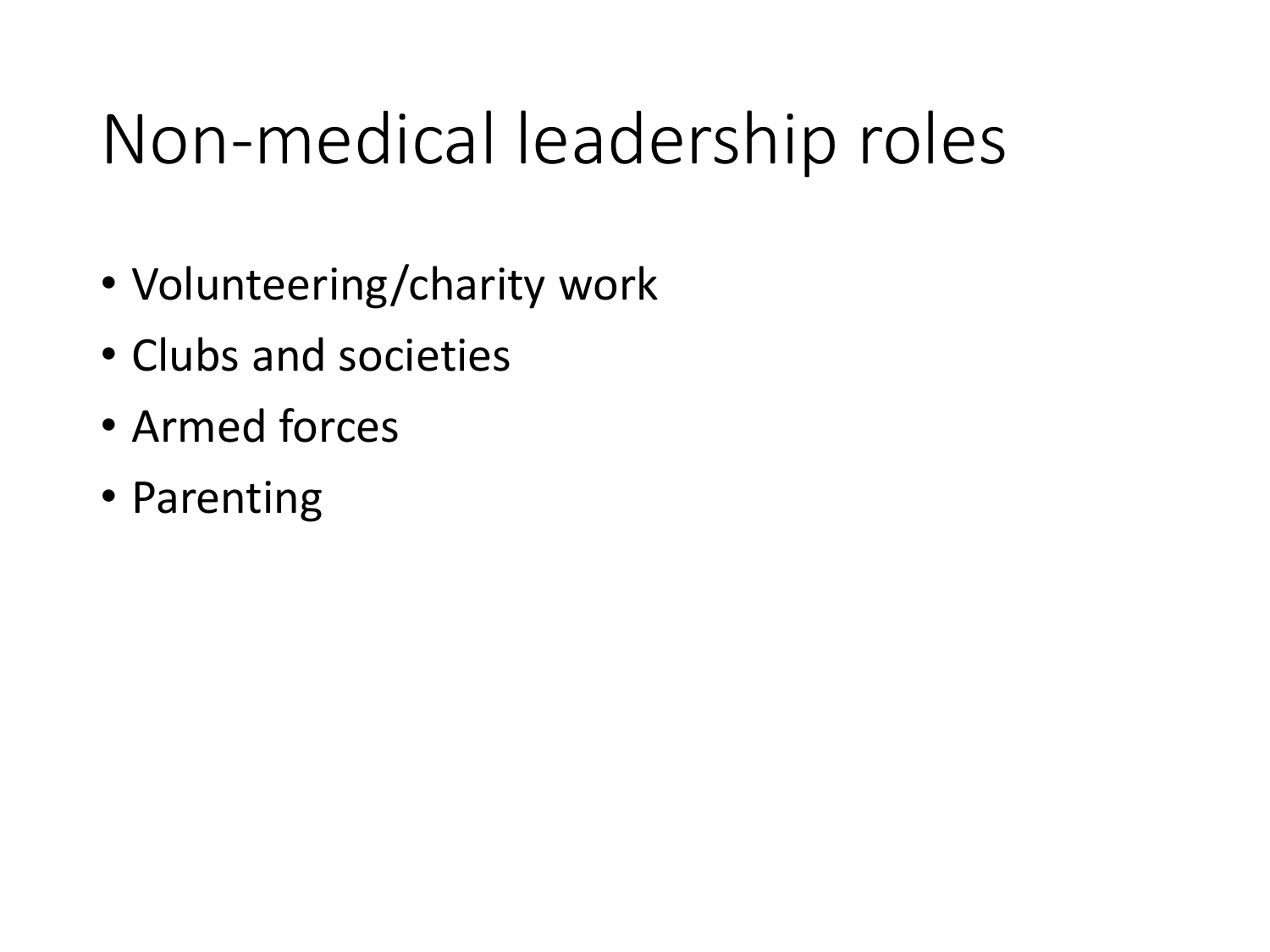## Barriers promoting opportunities

- In pairs for 5-10 minutes
- What stops you from encouraging trainees to take on leadership roles?
- Feedback to the group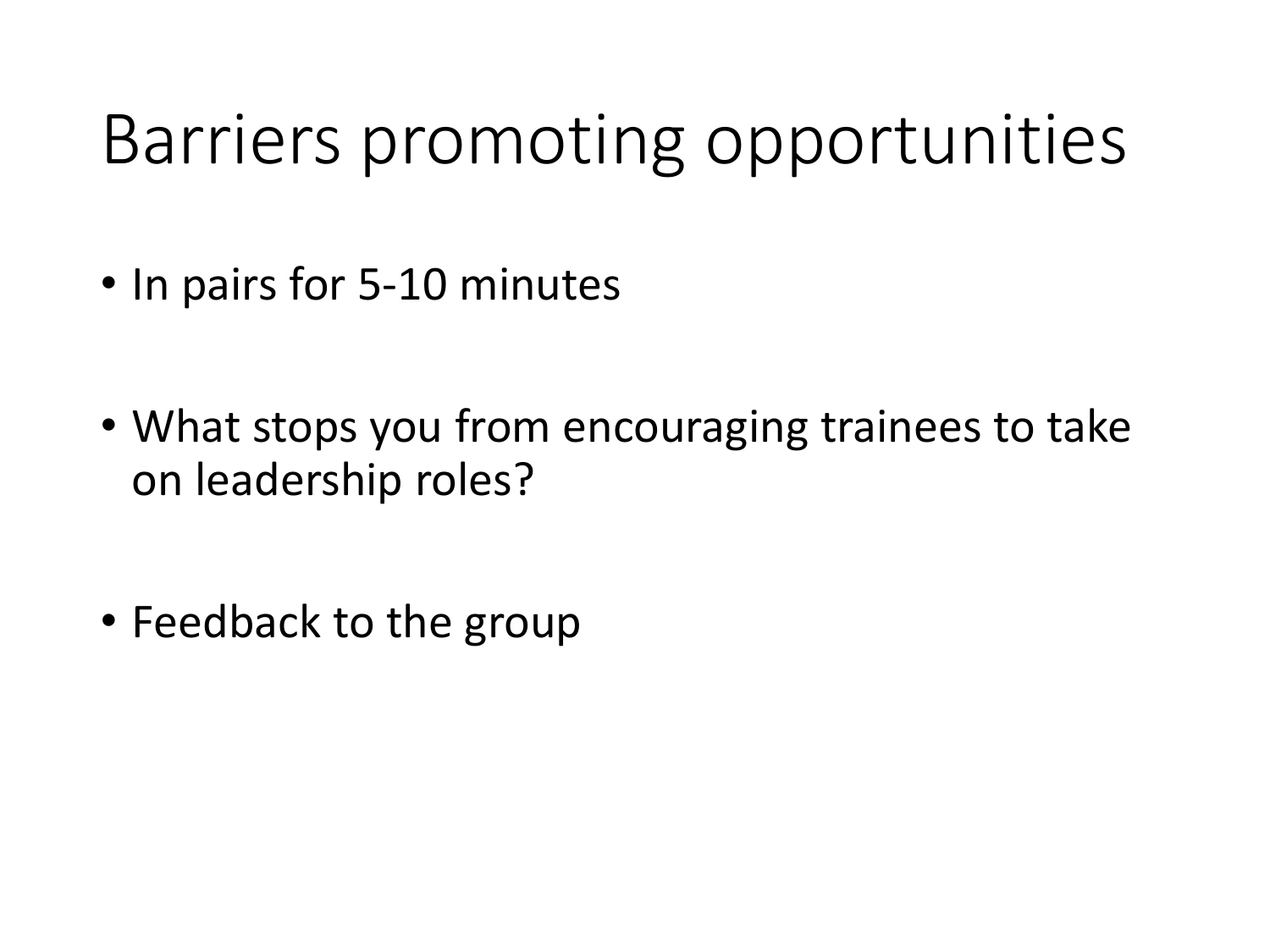#### Barriers

- Concerns over capabilities
- Worries about time management
- Concerns over seniority
- Knowledge of available opportunities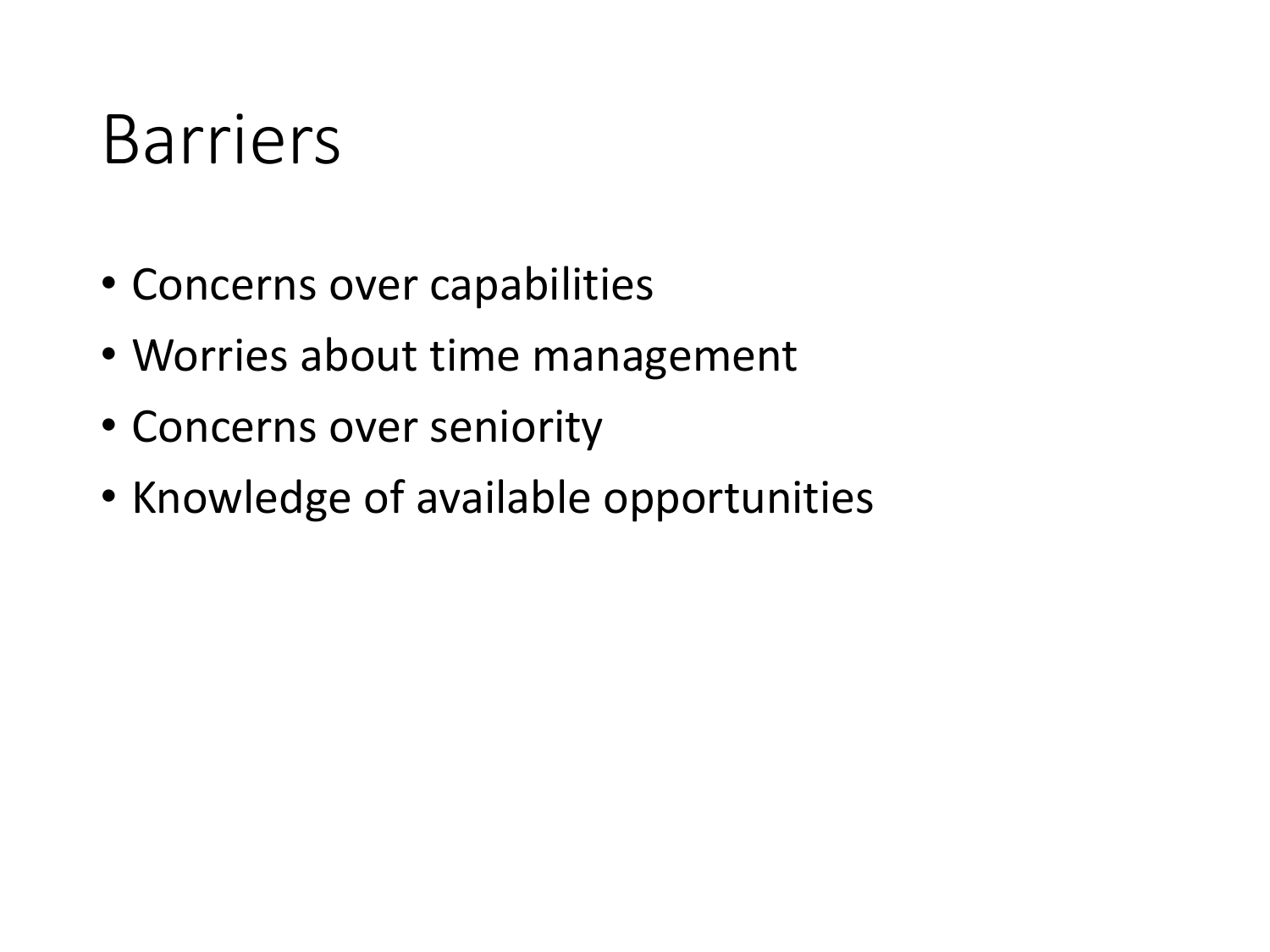# Advantages of promoting leadership opportunities

- In pairs for 5-10 minutes
- What advantages do you find from encouraging trainees to take on leadership roles?
- Feedback to the group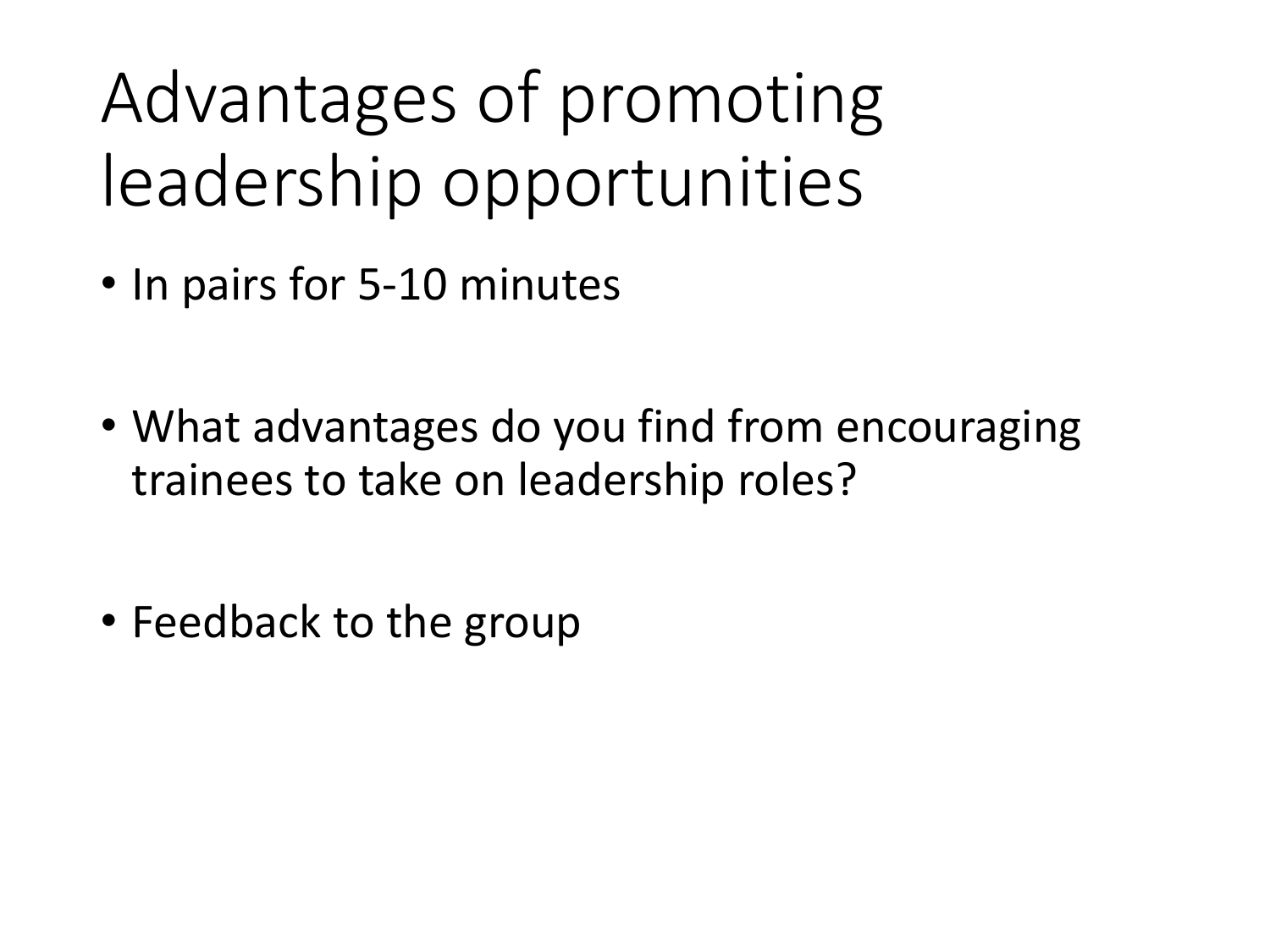# Advantages

- New skills
- Refreshed enthusiasm
- Improved working relationships with multidisciplinary team
- Improved confidence
- Better insight into own strengths and weaknesses
- Understanding of 'the system'
- Pride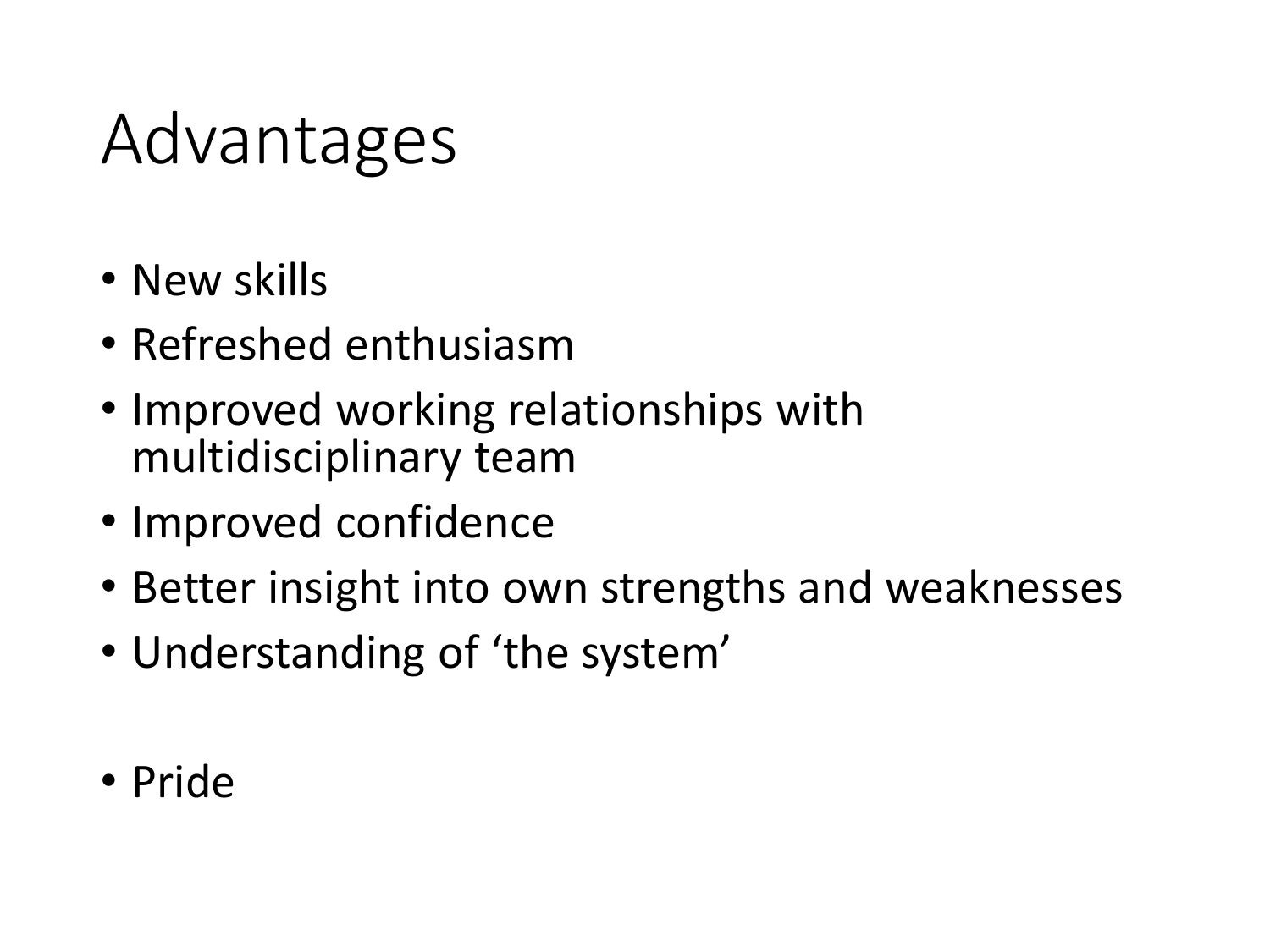# Identifying those with leadership potential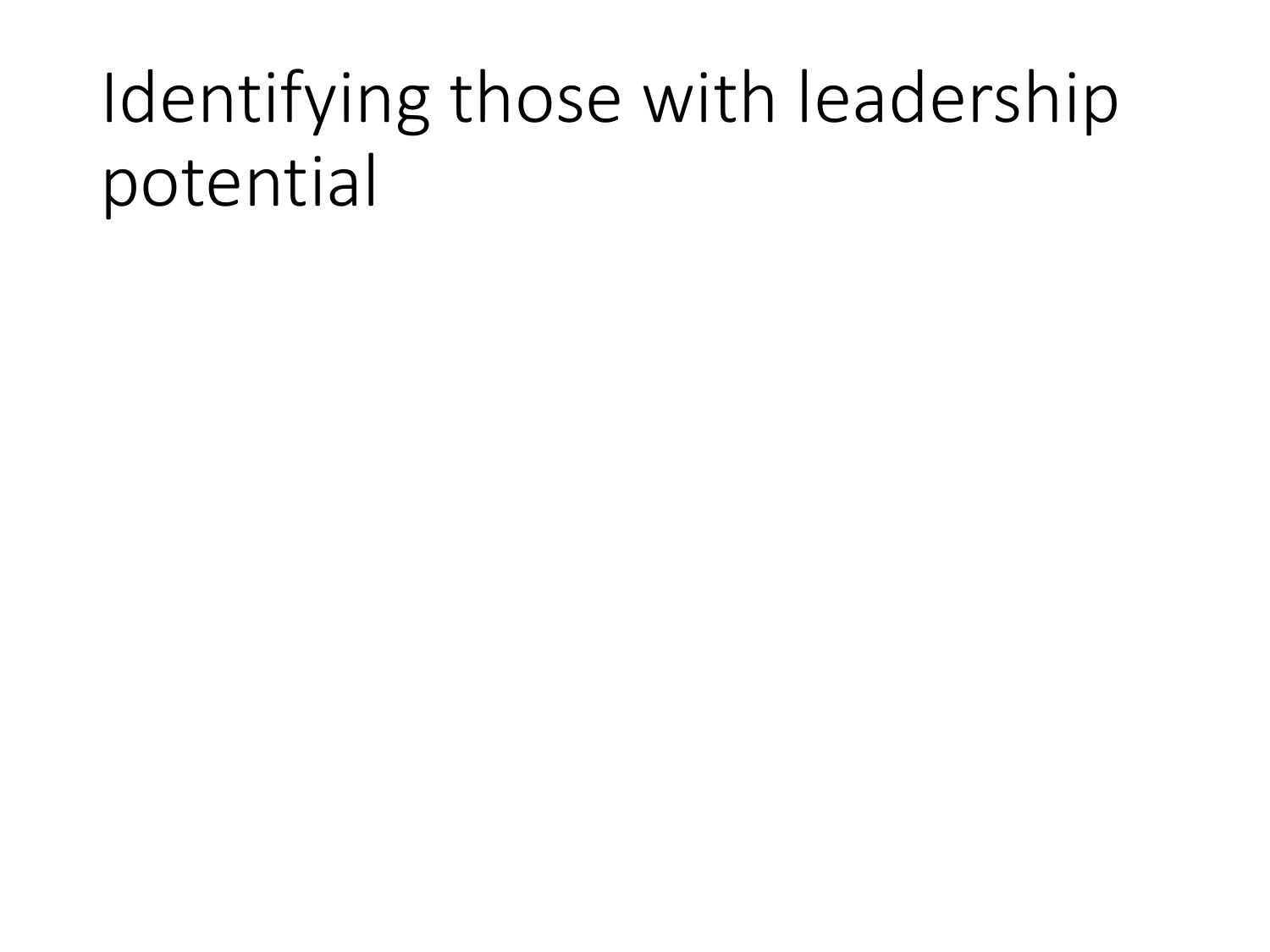**ACADEMY OF MEDICAL ROYAL** COLLEGES

**NHS Institute for Innovation** and Improvement

#### **Guidance for Undergraduate Medical Education:**

Integrating the Medical Leadership Competency Framework

**Enhancing Engagement in Medical Leadership** 

Professor Peter Spurgeon, Project Director Isobel Down, Undergraduate Project Lead





**Leadership and management** for all doctors

> General Medical Council Regulating doctors<br>jood medical practice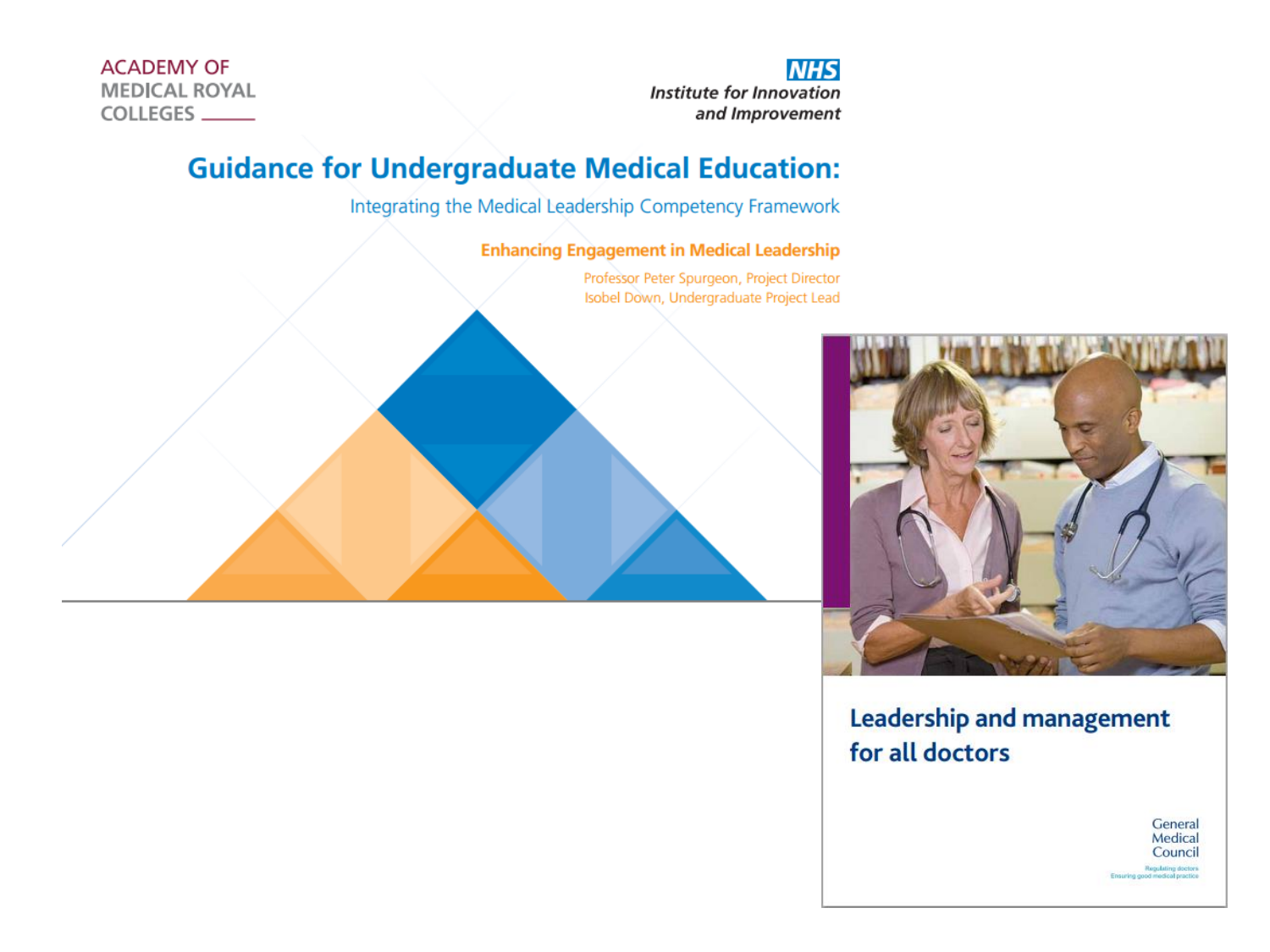# My (literal) leadership journey



7 years, 11 locations, 19 specialities!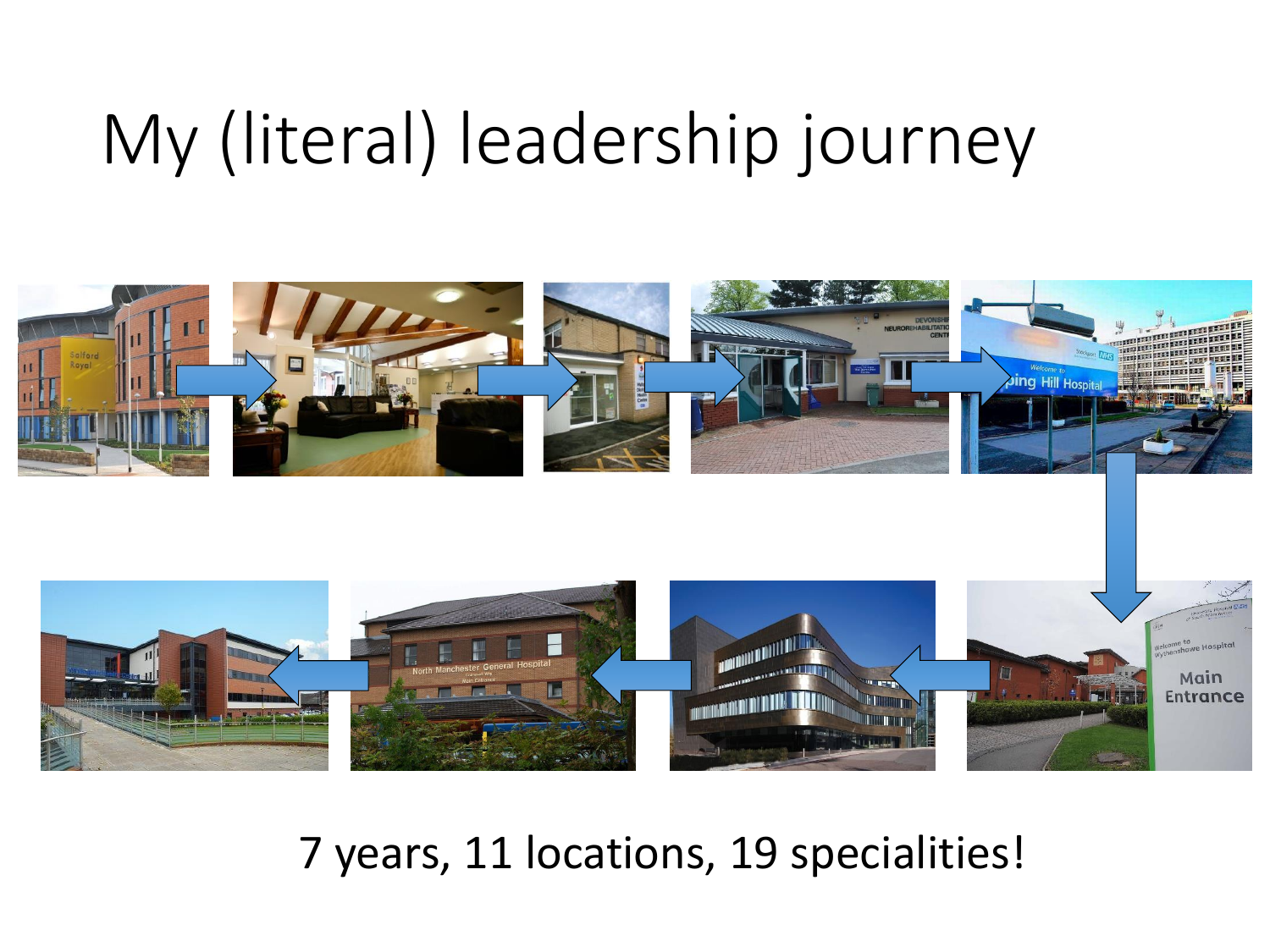# My experience - challenges

- Being viewed as a leader when rotating through specialities/hospitals so often
- Building relationships with staff in a short space of time, when considered at the 'bottom of the pile' in the hierarchy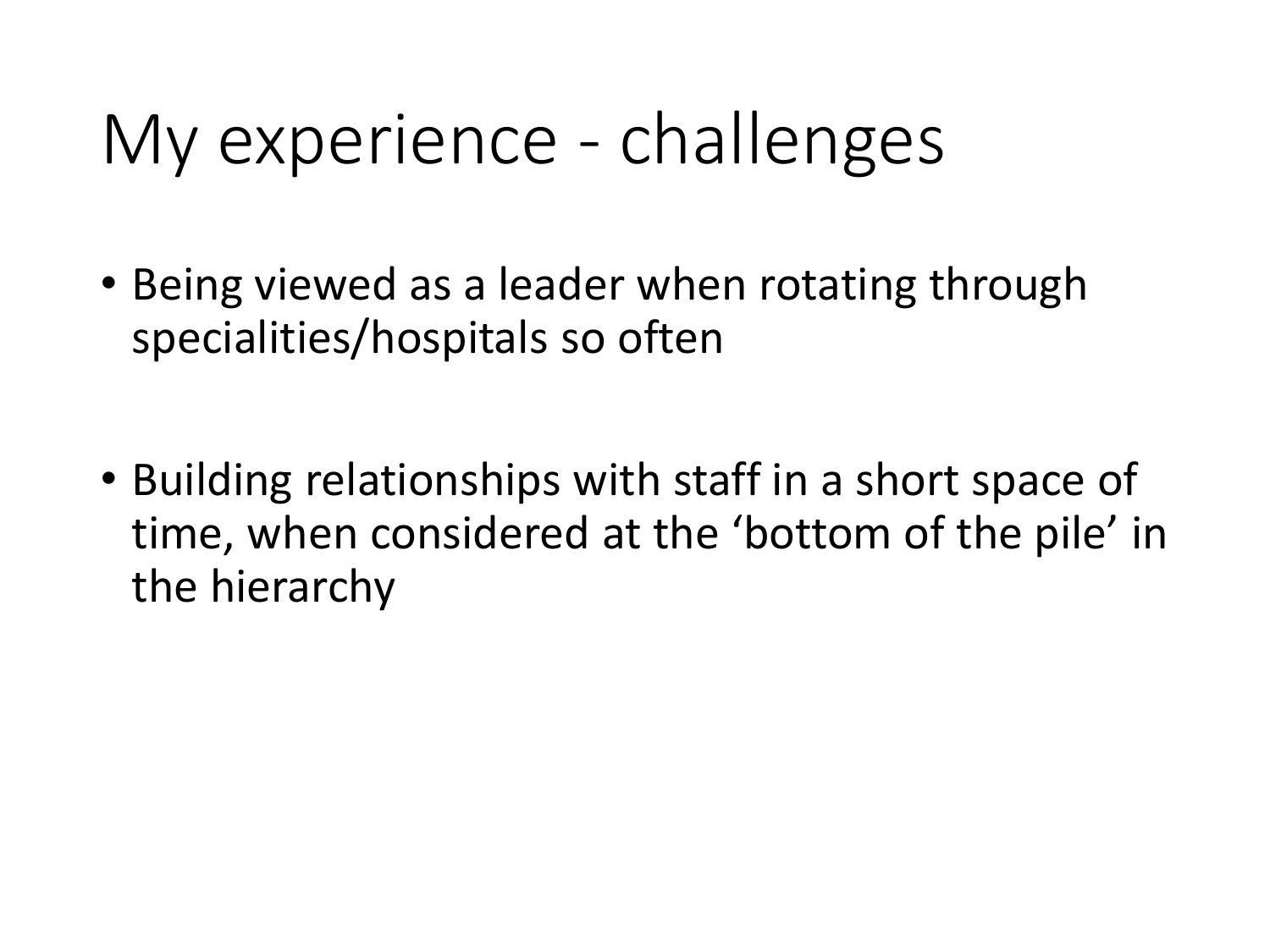#### the medical hierarchy: a visual guide

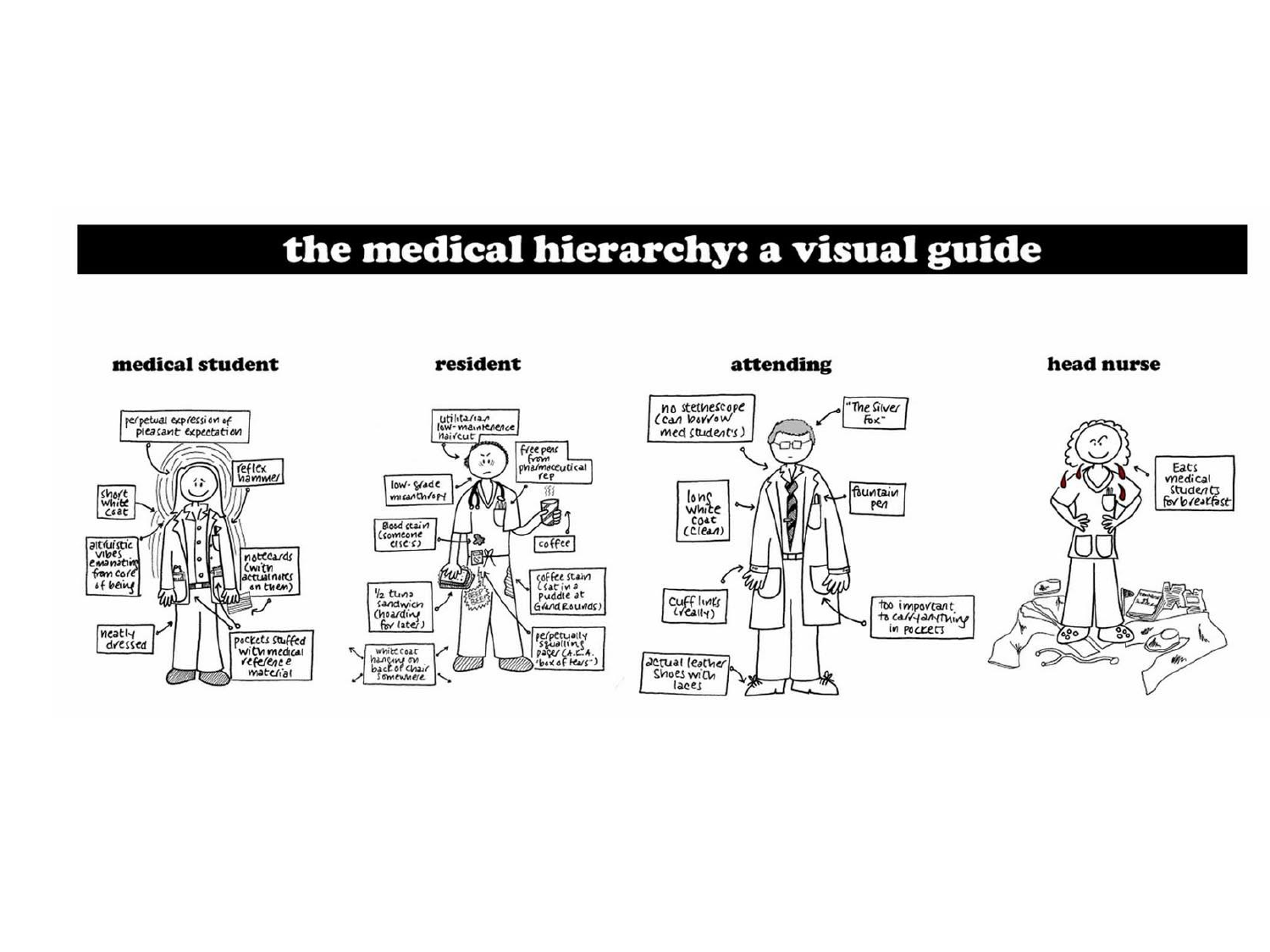# My experience - solutions

• Communication skills

Communicate ideas clearly and provide supporting evidence Saying thank you

- Understanding organisational cultures and departmental values
- Self awareness

Developing self management skills e.g. assertiveness Recognising own skills e.g. transferable skills, enthusiasm, and weaknesses e.g. inexperience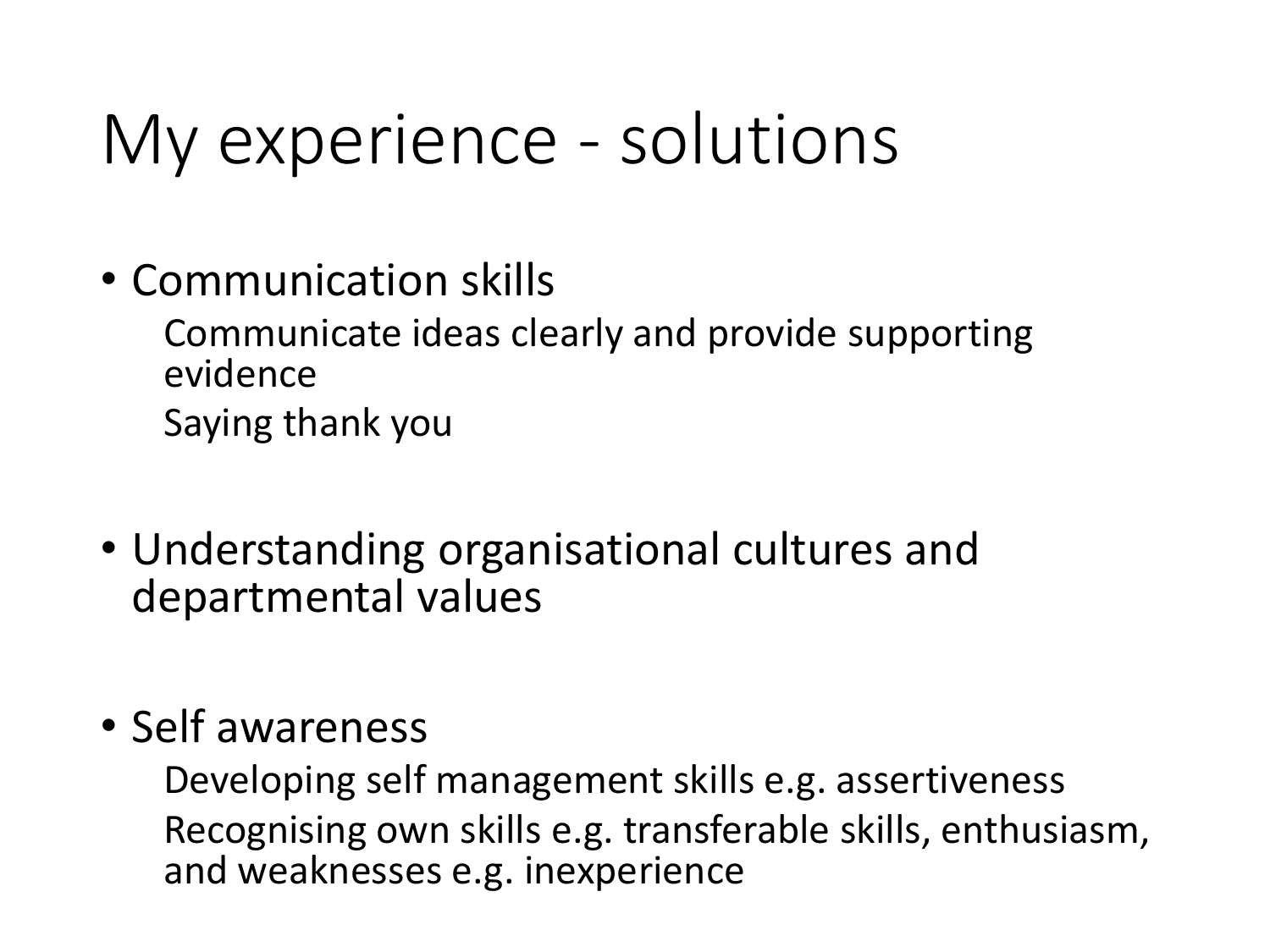# How does supporting trainees impact on your own resilience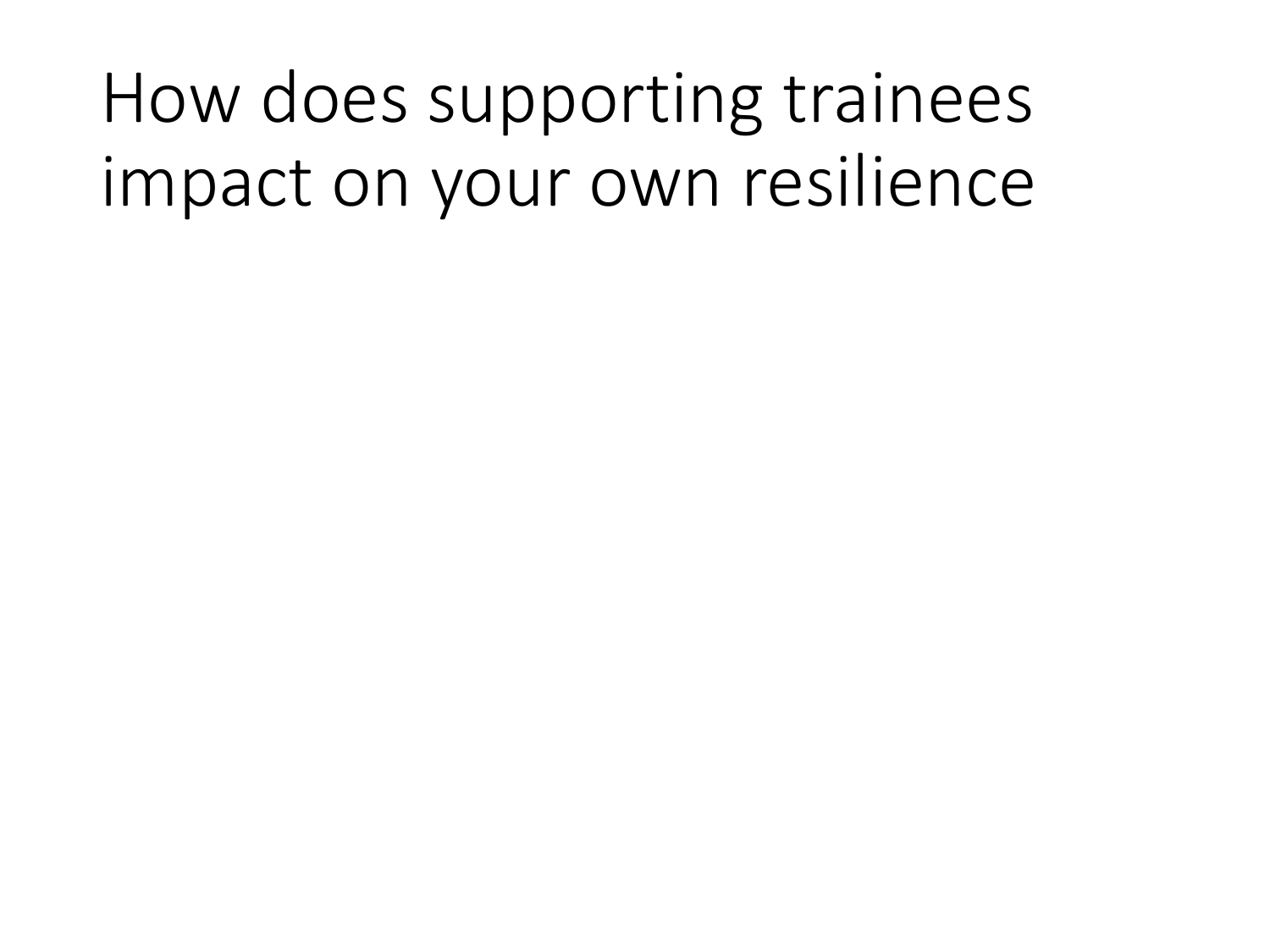# Supporting your trainees

- Understand the challenges they face
- Encourage their enthusiasm
- Appreciate their medical inexperience… …and their experience and skills
- Provide opportunities for skill development
- Give them responsibility and the opportunity to achieve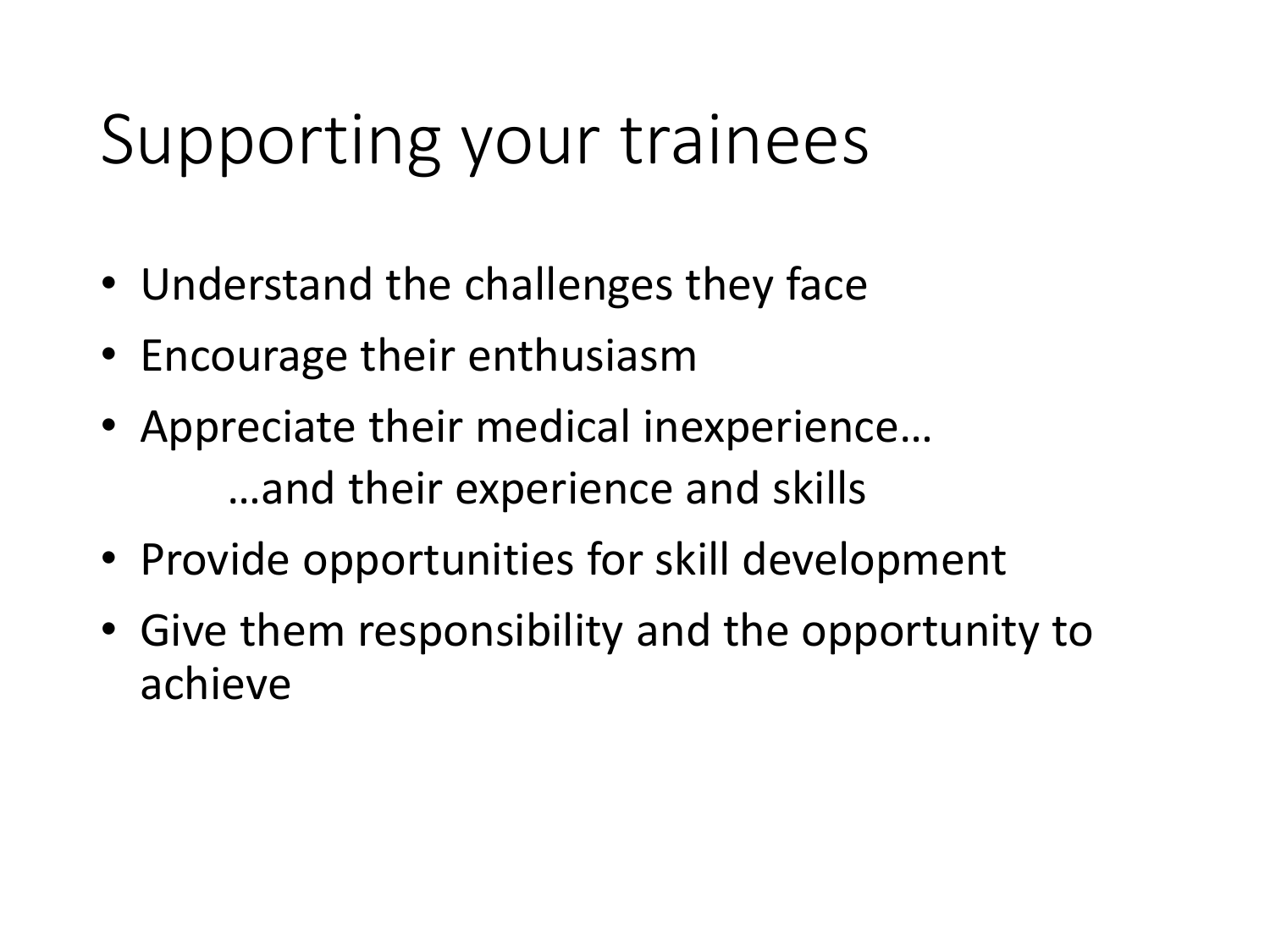### Action Plan

- Write three actions you are planning to take
- Make them SMART goals
- Specific
- Measurable
- Achievable
- Realistic
- Time bound